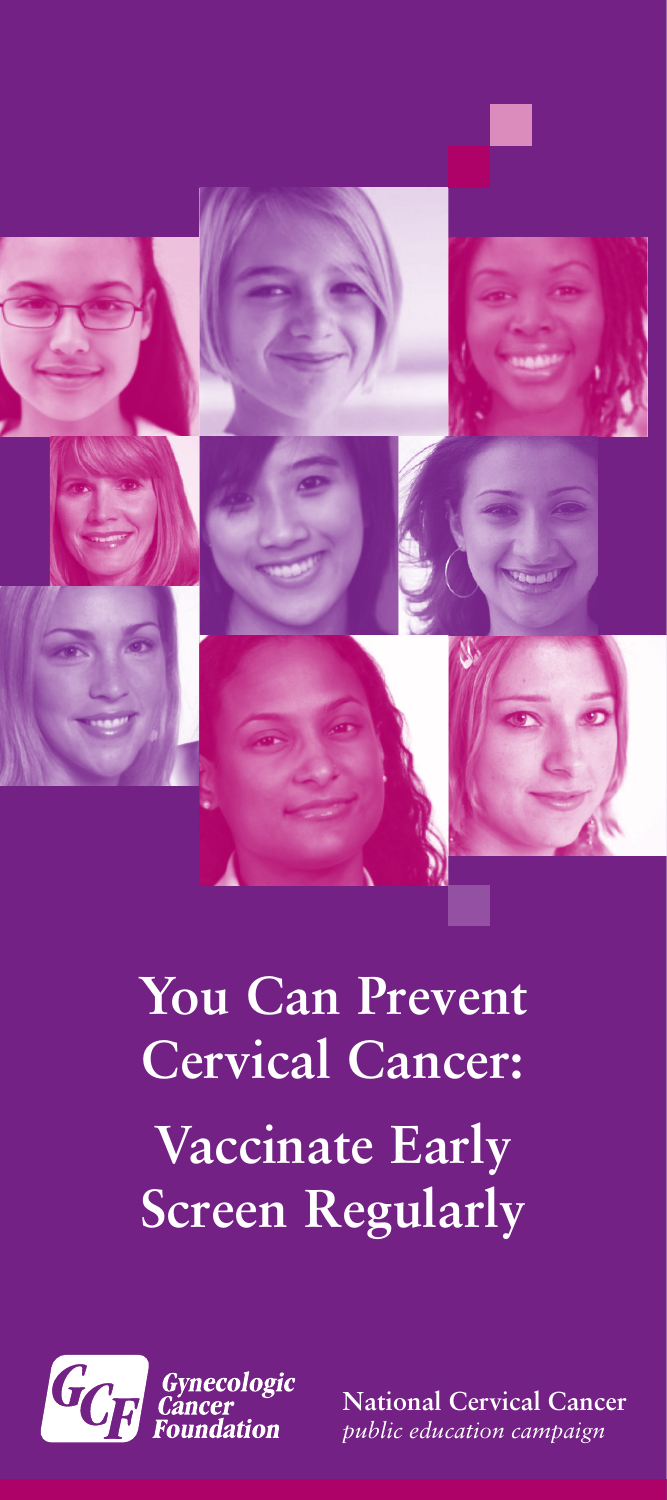

If you are a teen or young adult, you are probably busy with school, work, friends and fun.

Cancer prevention is probably not a real concern for you. If you are a parent of preteens or young teenagers, the health issues that concern you probably include accident prevention, nutrition, and helping your child to avoid drugs, tobacco and alcohol use. You may consider cancer prevention important for you or your parents, but not your children.

## **THINK AGAIN!**

This pamphlet is designed to inform you of an important cervical cancer prevention breakthrough for girls and women ages 9–26.



The thought of anyone getting cancer can be scary. Fortunately, a combination of vaccination and regular Pap tests will make cervical cancer one of the most preventable types of cancer.

But the vaccination must be given early — it is recommended for girls 11–12, but girls and young women between the ages of 9–26 also may be vaccinated.

## What Is the Cervical Cancer Vaccine?

The cervical cancer vaccine (also called the Human Papillomavirus or HPV vaccine) protects against the virus that causes almost all cervical cancers.

Cervical cancer affects more than 10,000 women each year in the United States. Worldwide, cervical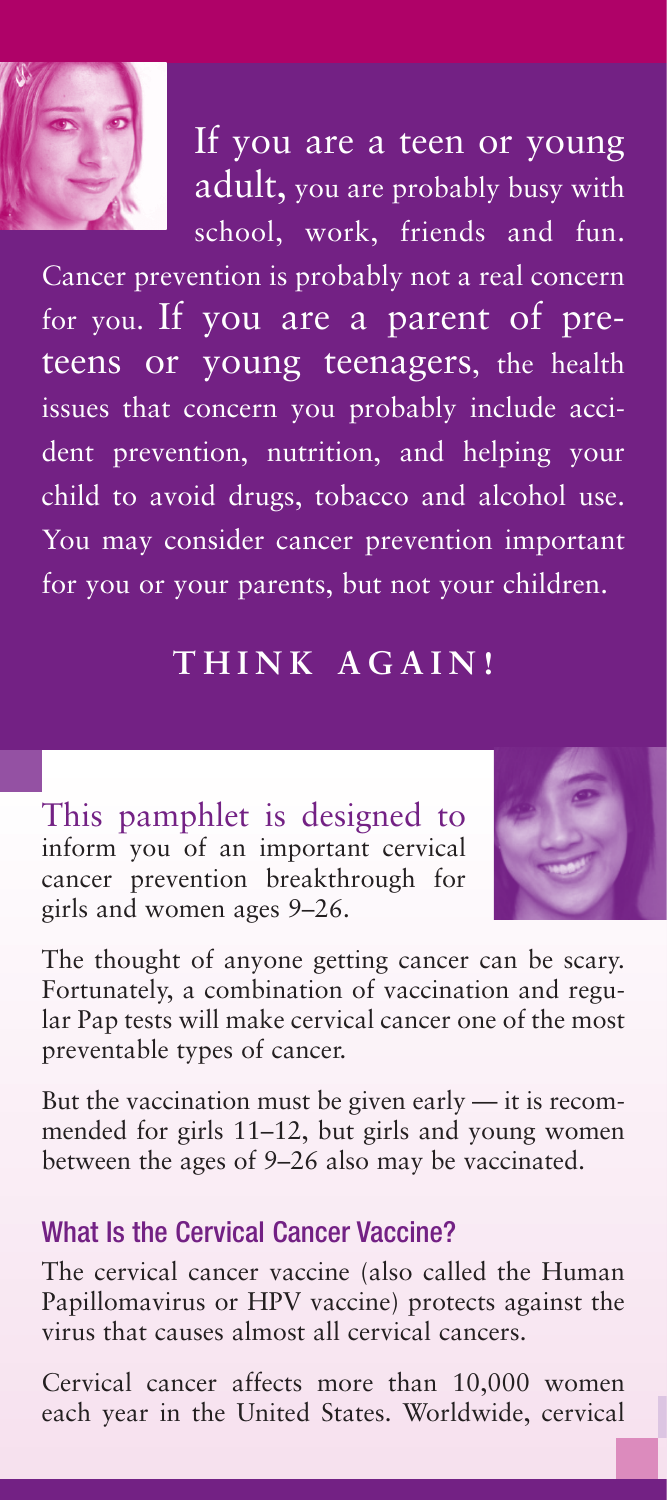cancer is the second most common cause of cancer death in women. The cervical cancer vaccine can save lives and prevent fear, and the costs related to cervical cancer and abnormal Pap tests.



## What's HPV and How Do You Get it?

HPV is a family of very common viruses that cause almost all cervical cancers, plus a variety of other problems like common warts, genital warts and plantar warts. HPV also causes cancers of the vulva, vagina, anus, and cancers of the head and neck.

Women and men become infected with HPV types that cause cervical cancer through sexual intercourse and sexual contact. Most women will be exposed to HPV during their lifetime.

## **For more information on HPV log on to www.cervicalcancerccampaign.org.**

## How Can I Protect Myself Against Cervical Cancer?

Regular Pap screening beginning at age 21 or within 3 years of the beginning of sexual activity can detect problems related to HPV infection before cancer develops. And now a new vaccine can provide protection against the HPV virus types that cause 70% of cervical cancer.

If you never get exposed to HPV, you'll be at extremely low risk for cervical cancer. But, the only sure protection from HPV is lifelong abstinence. Regular condom use can also help prevent spread of HPV infection.

#### Who Should Get the Cervical Cancer Vaccine?

Guidelines are summarized below:

- ➤ Routine vaccination is recommended for all 11 and 12 year old girls
- ➤ The vaccination series can be started for girls as early as age 9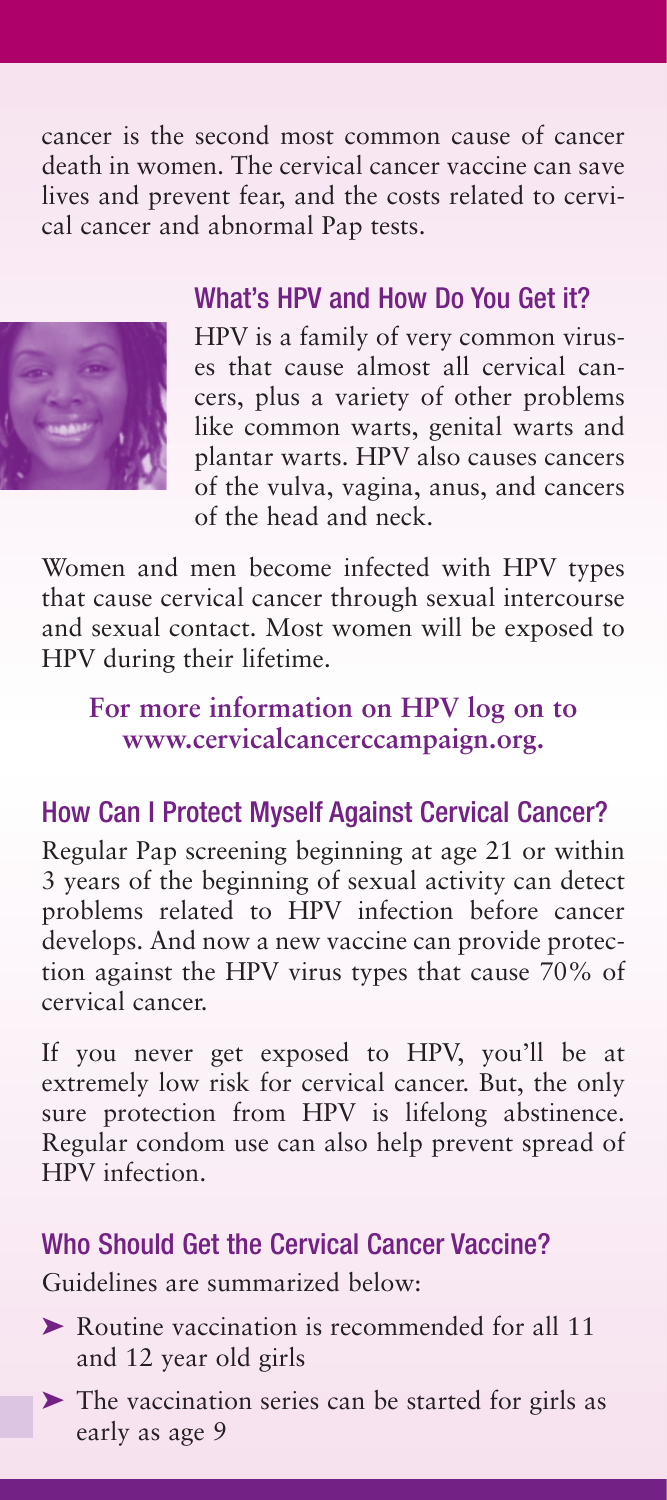- ➤ Ideally, the vaccine should be given before first sexual contact, but females up to age 26 who are sexually active should still be vaccinated
- ➤ Vaccination is also recommended for girls and women ages 13–26 who have not been previously vaccinated. However, a decision about whether to vaccinate a woman aged 19–26 should be made based on an informed discussion between the woman and her provider regarding her risk of previous HPV exposure and potential benefit from vaccination.



## Why Should I Get the Vaccine? Why Should my Daughter Get the Vaccine?

Consider that cervical cancer most often affects women during their reproductive years. This cancer robs some women of the ability to bear children and threatens the lives of young mothers.

You may not know anyone who has had cervical cancer. But almost every adult woman knows someone who has been treated for Pap test abnormalities. That is because HPV infection is so common. It is a relief that a Pap test can help find early cervical changes when they are treatable.

Now, women have an important additional option for protection. The cervical cancer vaccine takes prevention a giant leap forward by blocking the first step along the pathway to cervical cancer, HPV infection. Vaccination plus regular Pap tests provide the best protection against developing cervical cancer.

## How Is the Vaccine Given?

The vaccine is given in the arm or thigh 3 times. At the first visit, 2 months later and 4 months after that. The best protection is achieved after all 3 shots are given. It is not known at this time whether booster shots will be needed later.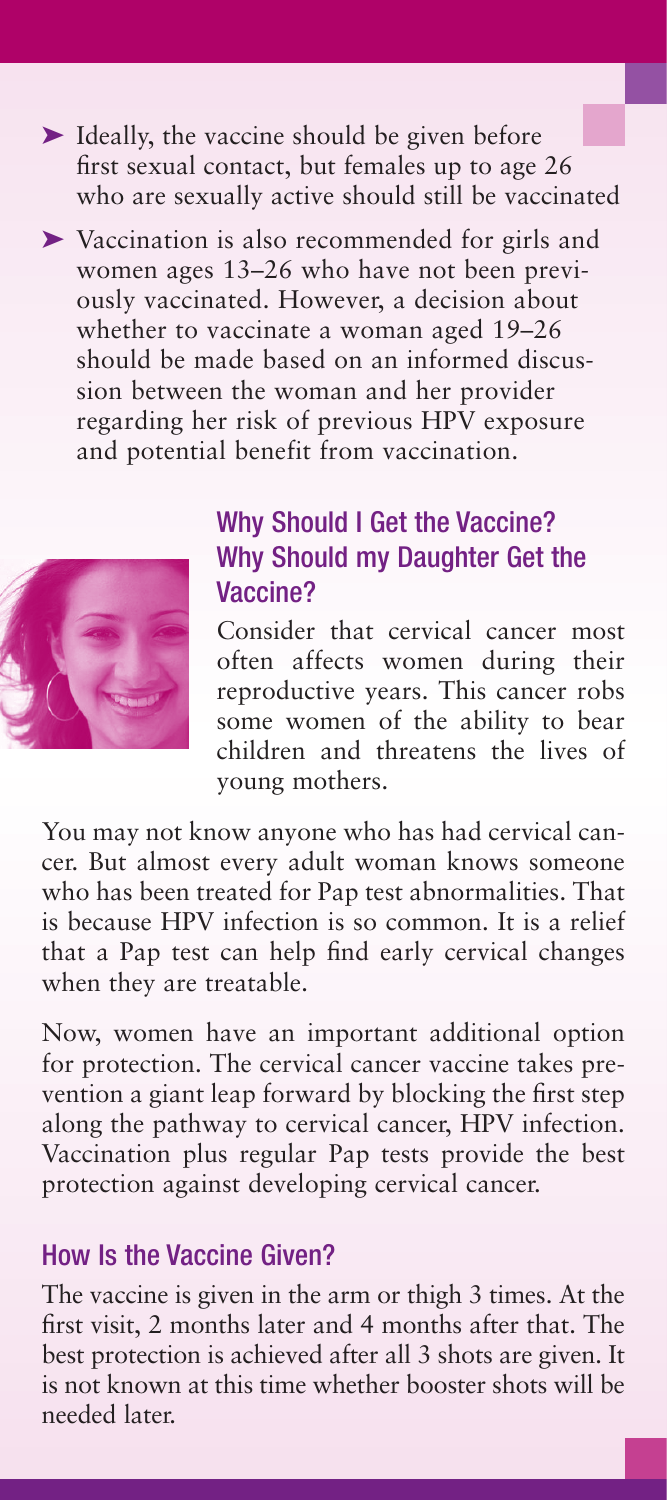## Is the Vaccine Safe?

Yes, studies show that the vaccine is extremely safe. The most common side effects are redness and soreness where the shot was given. Headaches (like when you have a cold or fever) are also common. Fever can also occur. Over the counter pain and fever medications will help if you have symptoms.

As with any new medication, safety issues will continue to be monitored.

## Are There Girls and Women Who Should Not Get the Vaccine?

You **should not** be vaccinated if you are acutely ill, if you have a history of allergy to yeast, or if you are pregnant or trying to become pregnant. Risks to an unborn baby are thought to be low, but as with any new medication there may be unknown risks.

You **should** get the vaccine if you are in the recommended age group even if you are being treated for an abnormal Pap test, or if you've had an abnormal Pap test, genital warts or an HPV infection in the past.



## Will Insurance Cover the Cost?

You will need to check with your insurance company. If your insurer has covered other routine childhood vaccinations, the cervical cancer vaccine will likely be covered for girls and women in the recommended age group.

## What About Vaccination for Boys and Men?

That question is being studied, but at this time the vaccine has only been approved and recommended for girls and women.